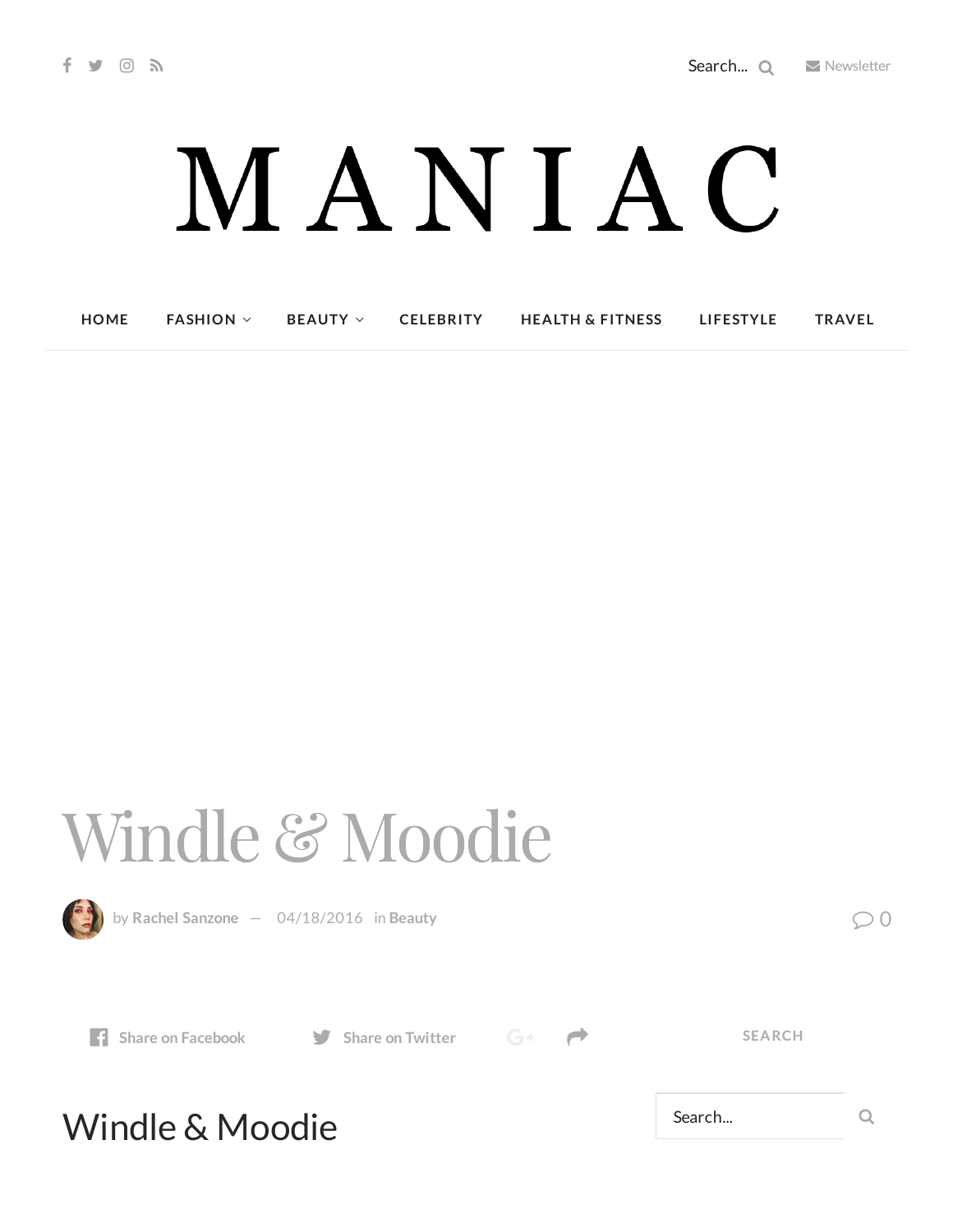

I will be the first to admit that I'm not really a haircare kind of girl. My daily routine consists of washing, conditioning, blow-drying and calling it a day. I just don't fuss over things and my hair is 90% dry shampoo by the end of the week. I will spend an hour on my makeup but when it comes to my hair, 15 minutes is 15 minutes too many. If I was brave enough, I would pull a Britney circa 2007 minus the meltdown on the car and suspected drug use. It's just not what I like to focus on when getting ready for the day.

Enter Windle & [Moodie](http://www.windleandmoodie.com/). This London-based brand (and salon) has got me doing things with my hair I would have never thought twice about – and thank God for that. This newfound journey to blonde has left my hair parched and crying out for some TLC. That's why I was elated when I was presented with these products but before I start gushing, let's get some background on the brand that stole my hair's heart.

Their award-winning salon has been a feature of Covent Garden for the past 26 years. In case you missed it, Covent Garden in London's West End is a popular destination for visitors and Londoners who enjoy shopping, theatre, restaurants, bars, history and culture. So basically, the perfect spot for this trendy salon that has grown a coveted client list and established a reputation for top-class service. Their salon team is at the forefront of trends in fashion,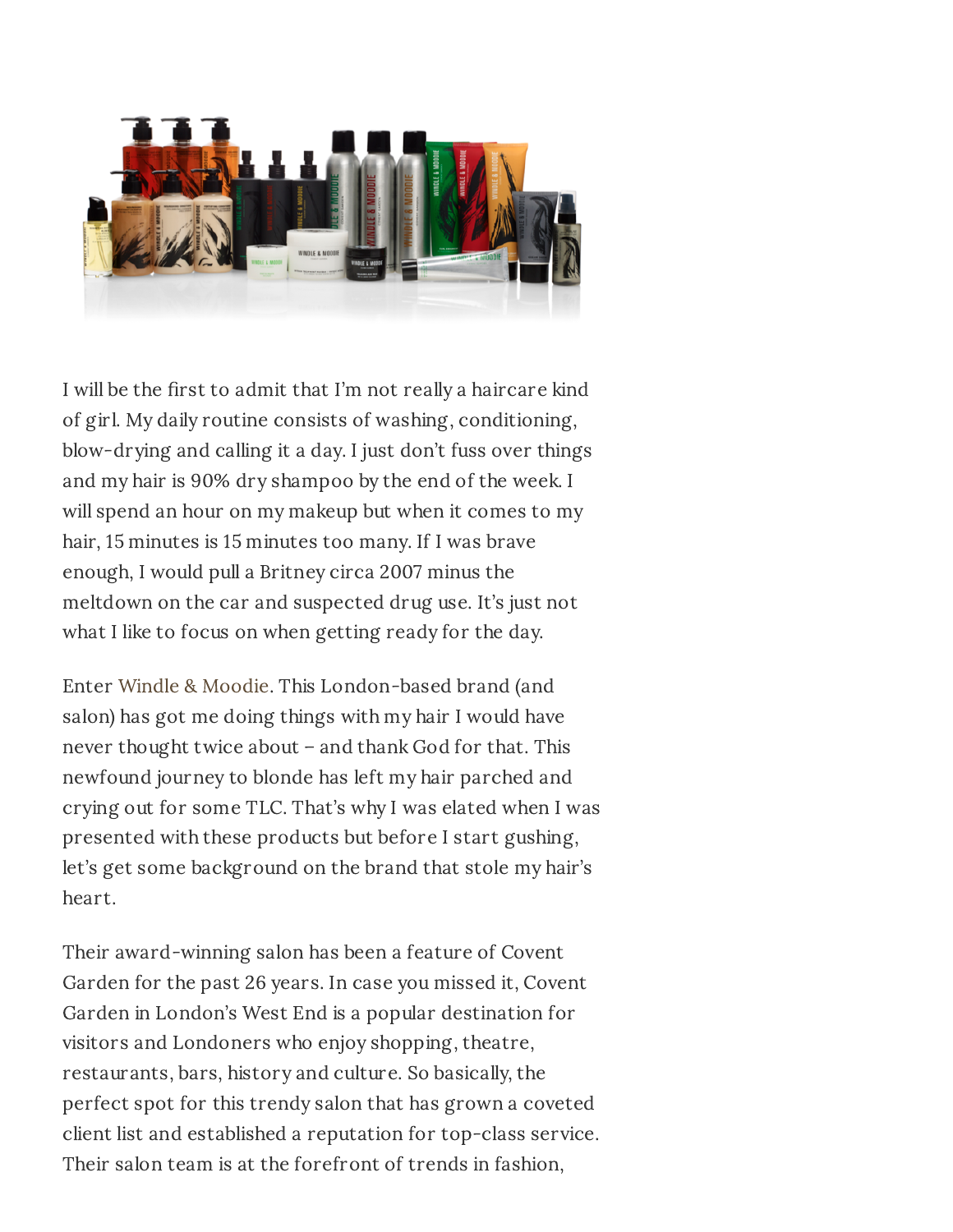beauty and popular culture. Their editorial and catwalk stylists specialize in translating these trends into everyday, wearable styles for their loyal clients.

Paul Windle has been hairdressing for 33 years. That's longer than I have been alive so naturally I am going to trust whatever he says when it comes to tresses. When he started hairdressing, there were very few products available and would mix anything to get a look. Twenty years ago, Windle discovered an Aladdin's cave of wonderful shampoos, conditioners, lotions and potions to treat the hair and scalp. Their salon in Covent Garden remains the lab and the clients' opinions are taken as greatly privileged information.

Neil Moodie works with some of the most successful and talented personalities in the fashion industry and with A-list celebrities and models. Neil has also been on the editorial team for Aveda and Bumble and Bumble in the past. Besides his successful editorial career, Neil is an integral part of the Windle & Moodie salon, acting as Creative Director, bringing his editorial experience into the salon and inspiring the Windle & Moodie hairdressers. Neil has been instrumental in the development of the Windle & Moodie haircare line.

The Windle and Moodie range combines innovative hair treatments and performance-driven styling. They worked with scientists in the UK to develop break-through technologies and find unique ingredients, which capture our imagination and have proven benefits on the hair and scalp. All their hair treatments are infused with high-quality teas, which are known for their antioxidant properties, protecting and leaving the hair radiant and shiny. Their styling range is about performance and functionality since it stands the rigorous test in their salon and editorial work.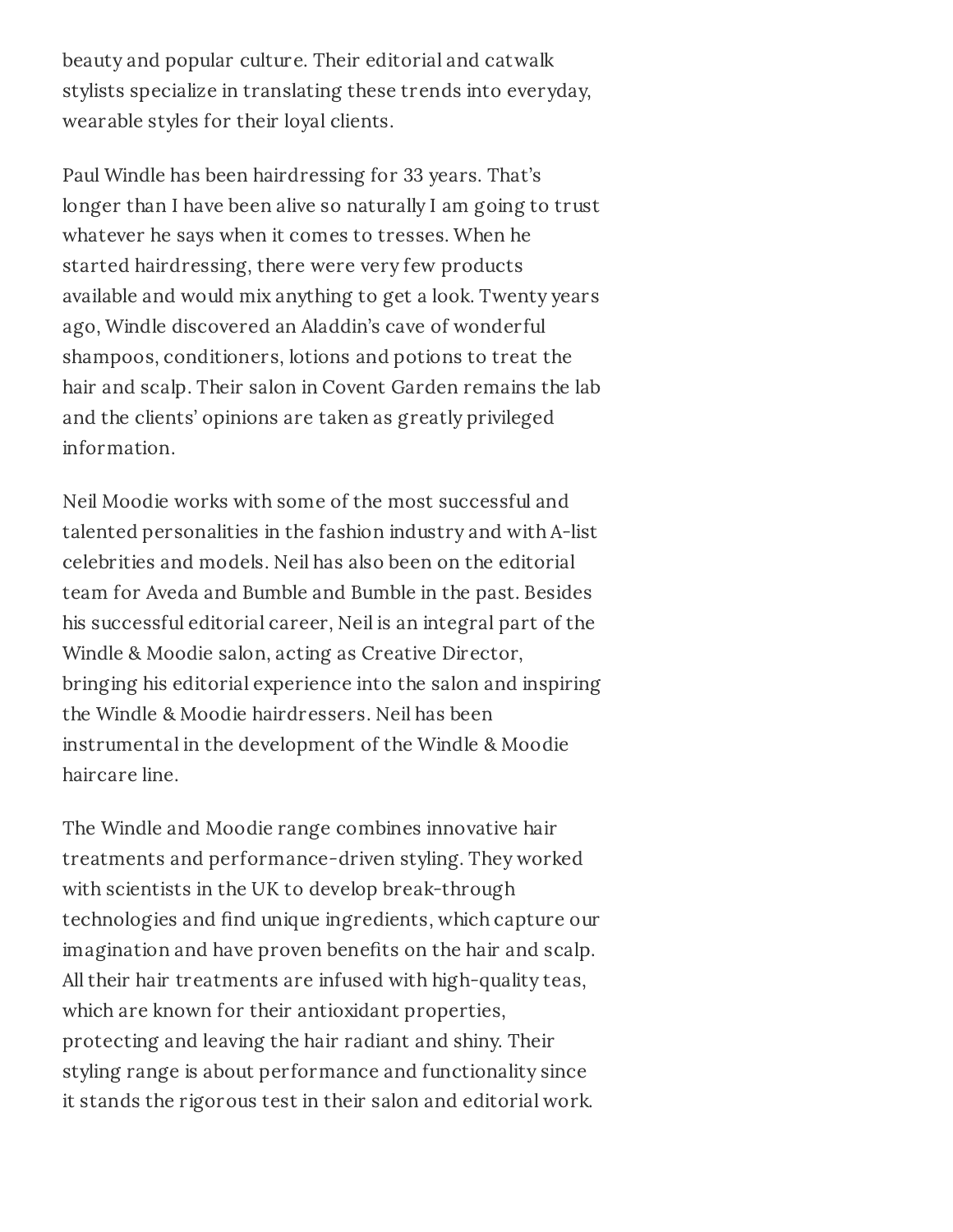So, "What are the products like?" you ask? Well, for one, their Fortifying Treatment shampoo smells so good it keeps me in the shower longer than I would like and I find myself wanting to tell them it should be a body lotion. It also works. It was formulated with rooibos tea and wheat protein to thicken. Rooibos tea is rich in active antioxidants and known to promote hair growth. Wheat micro-proteins reinforce from within to help reduce breakage.

It also contains a color protecting complex and no sulphates so it's safe for color-treated hair. I pair mine with the Nourishing Conditioner. Using keratin technology, this lightweight detangler repairs and strengthen dry and colour treated hair. Drench your hair with green tea active antioxidants and lace with cocoa butter to nourish and boost shine.

I use the Shine & Smoothing Oil before blasting my hair with a dryer. With a blend of apricot, camellia and argan natural oils, this potion smoothes and nourishes all hair types. It also has a blow-drying agent to tame fly-aways and a UV filter. I use mine on wet hair but you can always use it to smooth, finish and gloss dry hair.

Last (but not least because I am obsessed) is the Invisible Day & Night cream. It smells like heaven. I can't get enough of it. Infused with monoi oil, it will help heal past damage and also help to prevent new damage from mechanical, chemical or the elements from happening. Like coconut oil, Monoi can help stop protein loss in hair which has been shown to help stop breakage. This will help the hair grow longer, stronger and become healthier. It also contains coconut oil and because of this, Monoi oil helps to significantly reduce frizz.

It also contains sugar beet. They have a high content of silica, a trace mineral, which is ideal for healthy skin and scalp. It helps to strengthen blood vessels and improve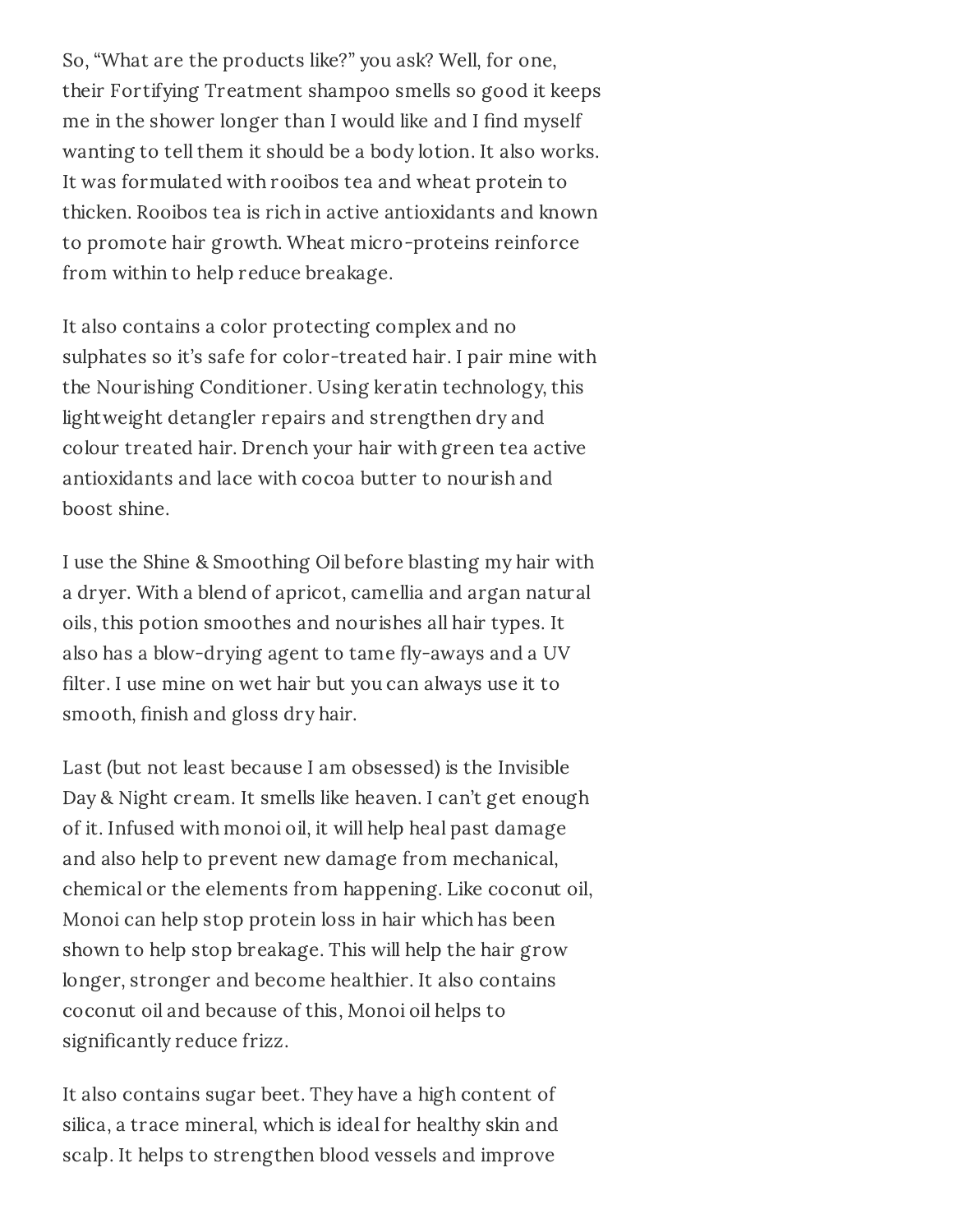circulation, which stimulates the blood flow to one's scalp and encourages hair growth. Its composition allows it to retain moisture and give superior hydration without annoying stickiness associated with some glycerin-based products. Bonus points? UV protection as well. I slather my hair in this before going to bed and wake up to shiny, soft locks. It's a day and night cream but my scalp tends to be oily so I only use it at night.

Phew! That's a plethora of information. Am I right? All good things though. To summarize, these products are free of sulfates and harsh irritants. Plus, with the added bonus of a UV filter, they are also going to protect any colored hair from the damaging (and fading) rays of the sun. With spring and summer around the bend, can I get a hallelujah?!

Visit their website for their full range of products and if you're ever in London, be sure to make an appointment.

| Tags: beauty | hair            | Hair Products |                | Maniac Maniac Blog |
|--------------|-----------------|---------------|----------------|--------------------|
| Pittsburgh   | Pittsburgh hair |               | Rachel Sanzone | stvle              |

**Previous Post**

**Next Post**

**[Celebrate](http://maniacmagazine.com/articles/get-30-off-at-hm-starting-april-18/) Earth Day with H&M**

**[Pinterest's](http://maniacmagazine.com/articles/pinterests-2016-colors-of-the-year/) 2016 Colors of the Year**

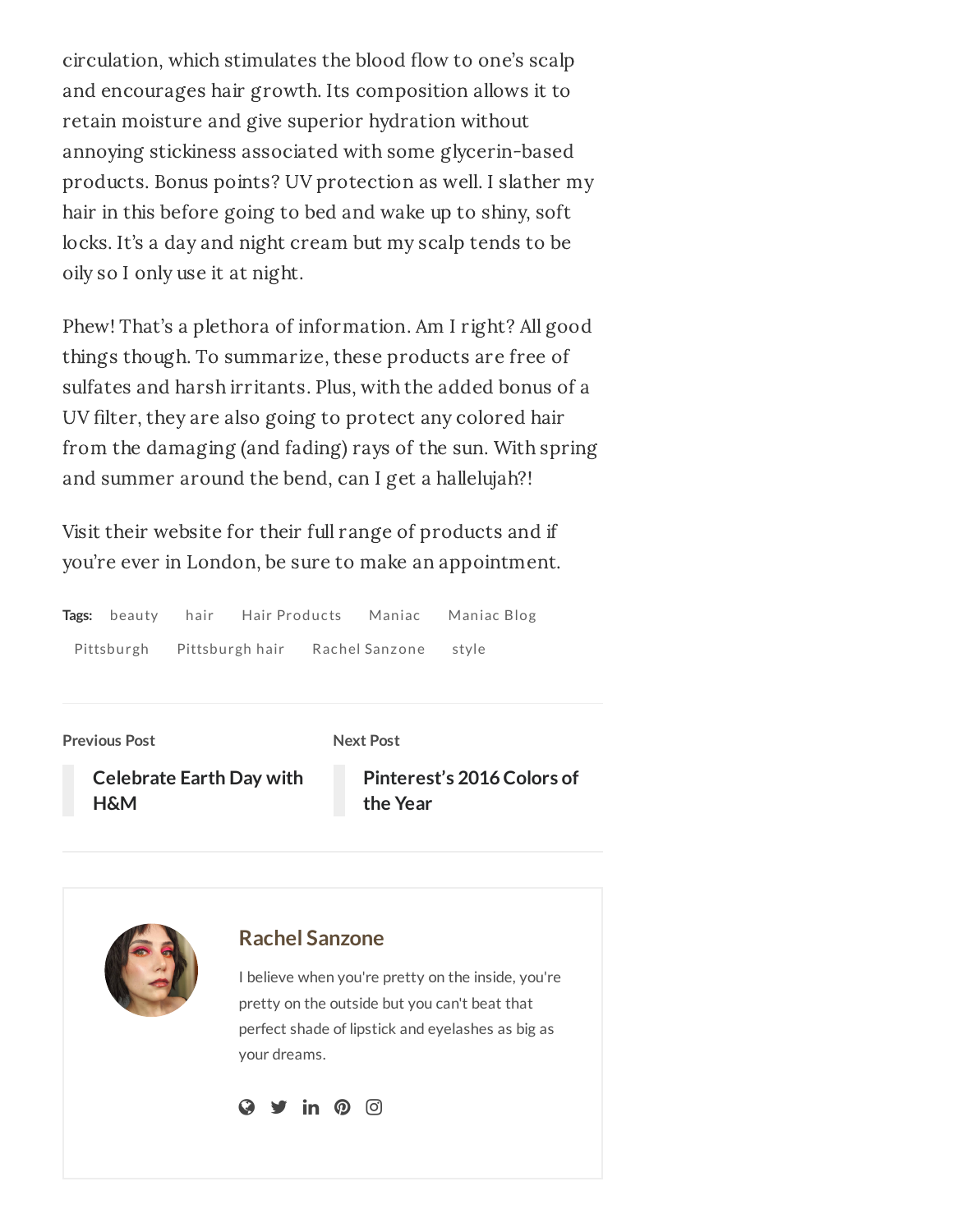|                                                      | f                                                           | <b>FACEBOOK</b>                                                  | y | <b>TWITTER</b> | ⊙ | <b>INSTAGRAM</b> | 7                                                   | <b>RSS</b>         |        |
|------------------------------------------------------|-------------------------------------------------------------|------------------------------------------------------------------|---|----------------|---|------------------|-----------------------------------------------------|--------------------|--------|
| Art                                                  | <b>Categories</b><br>Fashion                                | Maniac                                                           |   |                |   |                  | <b>Tags</b>                                         |                    |        |
| <b>Articles</b><br><b>Beauty</b><br><b>Behind</b>    | Week<br>Feature<br><b>Guides</b>                            | <b>TV</b><br>Miami<br><b>Music</b>                               |   |                |   |                  | April Hubal<br>Ashley Boynes<br>Ashley Boynes-Shuck |                    | Art    |
| The<br><b>Scenes</b><br><b>Blog</b>                  | Health<br>Health<br>$\boldsymbol{\delta}$<br><b>Fitness</b> | <b>New</b><br>York<br>Pittsburgh                                 |   |                |   |                  | beauty<br>Behind-the-scenes                         |                    |        |
| Celebrity<br>Celebrity Decor<br>Cover                | Home<br>Jet                                                 | <b>Profiles</b><br>Real<br><b>Estate</b>                         |   |                |   |                  | Blog<br>Celebrity                                   | blogger<br>Clothes |        |
| <b>Stories</b><br>Culture<br>Dining                  | Set<br>Life &<br>Love                                       | <b>Serial</b><br><b>Dater</b><br><b>Sex And</b><br>Relationships |   |                |   |                  | cosmetics<br>Event                                  | Couture<br>Events  |        |
| Entertainmentions<br><b>Events</b><br><b>Fashion</b> | Los<br>Angeles<br>Maniac                                    | <b>Street</b><br>Chic<br><b>Technology</b>                       |   |                |   |                  | Fashion<br>Fashion Week                             |                    |        |
|                                                      | <b>Kids</b>                                                 |                                                                  |   |                |   |                  | Food<br>Home<br>Katherine Reel                      | hair<br>Home Decor |        |
|                                                      |                                                             |                                                                  |   |                |   |                  | Lady Gaga<br>Maniac                                 |                    | makeup |
|                                                      |                                                             |                                                                  |   |                |   |                  | Maniac Blog<br>Maniac Exchange                      |                    |        |
|                                                      |                                                             |                                                                  |   |                |   |                  | Maniac Magazine<br>Maniac TV                        | miami              |        |